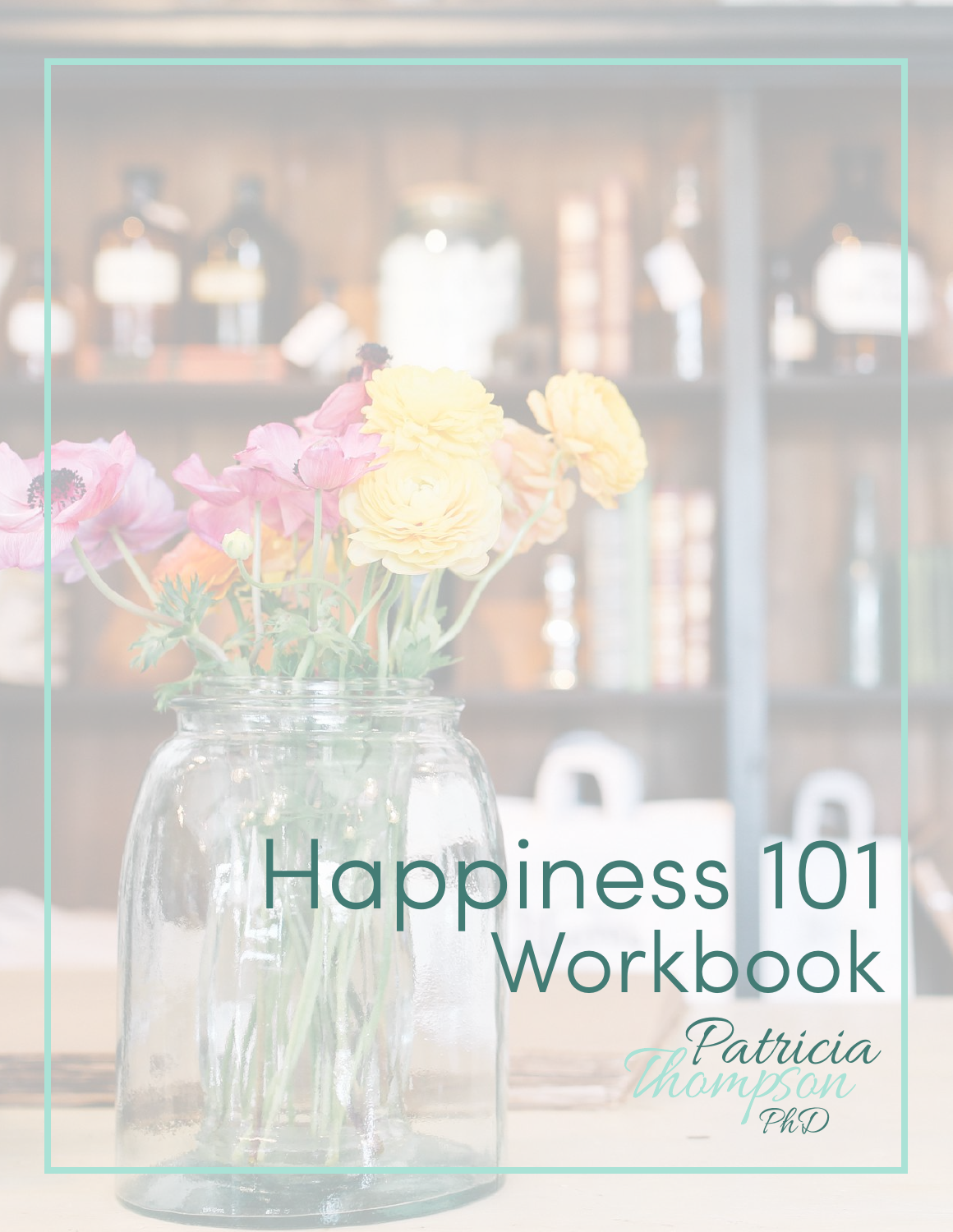#### Welcome!

Congratulations for taking an important first step towards bringing more positivity into your life! As Leonardo Da Vinci said, "It had long since come to my attention that people of accomplishment rarely sat back and let things happen to them. They went out and happened to things." By working systematically through this workbook, you will be "happening to things" by taking action towards increasing your sense of well-being.



This workbook is chock-full of exercises that have been shown, through research, to increase happiness and a sense of well-being. Feel free to skip through it, picking

and choosing the activities that resonate most with you - happiness should feel good, so don't feel compelled to do exercises that don't seem like a good fit for you.

I sincerely hope you enjoy the workbook, and I wish you the best of luck with it!

Take care,

Patricia

Patricia Thompson, PhD Corporate Psychologist, Coach, Author www.patricia-thompson.com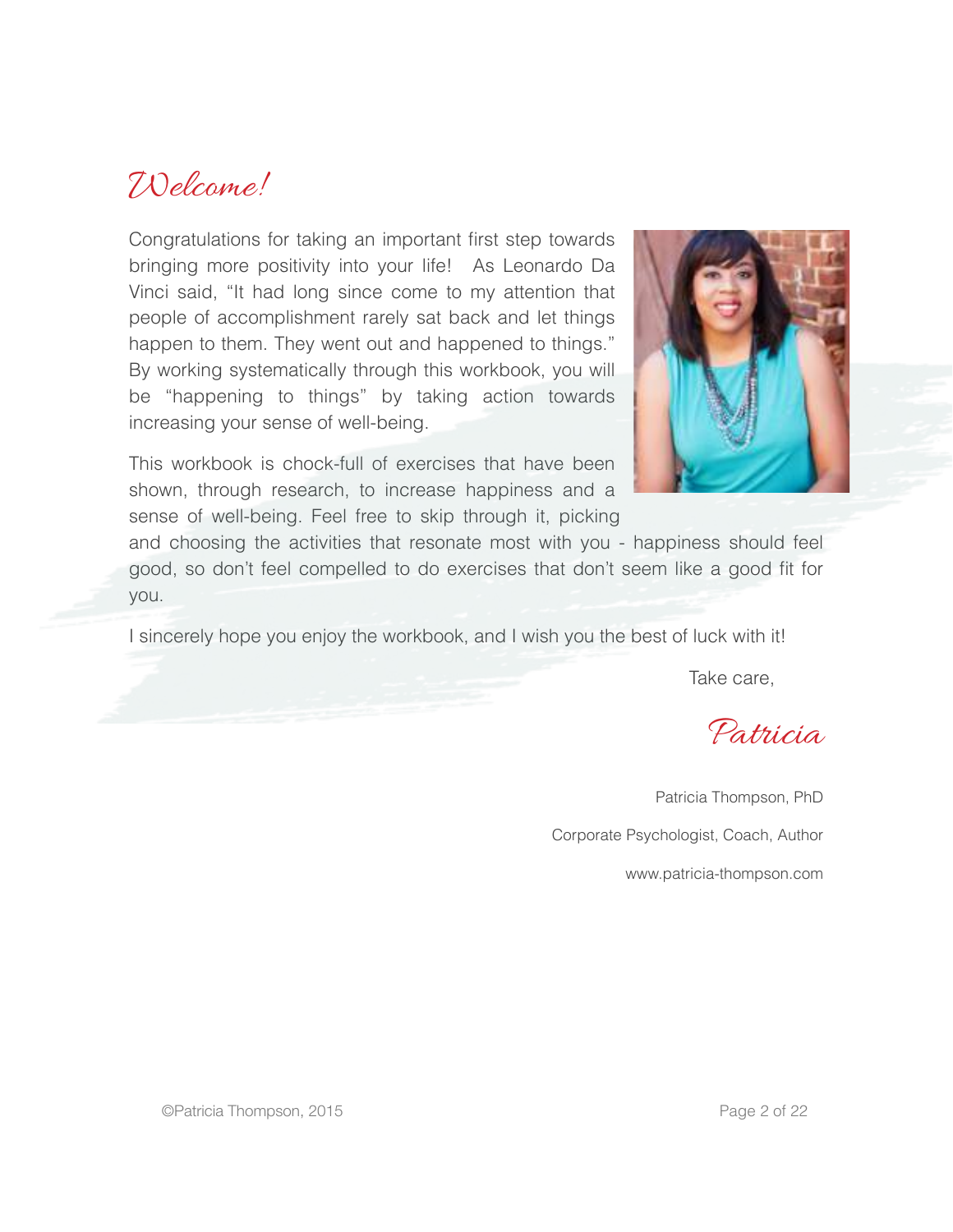## The Importance of Positive Emotion

As you may have learned from exploring my website, cultivating positive emotion is essential for living a happy life. People who experience more positive emotions are healthier, live longer, experience greater life satisfaction, and enjoy more fulfilling relationships. In the workplace, people who experience more positive emotions are more productive, better leaders, and more reliable in terms of attendance than their peers who experience less positive emotion. Not surprisingly, therefore, positive emotions play an integral role in thriving.

 And, this makes pretty good intuitive sense - after all, when you are in a negative mood, you have to put a lot more energy into managing your worries or concerns. This can interfere with your ability to concentrate and leaves you with less ability to connect with others in a constructive way, or to attend to your selfcare. Plus, negative emotion and stress can take their toll on the body. So, focusing on happiness not only feels good, it contributes to a better overall life.

 According to Barbara Fredrickson, a preeminent researcher on positive emotion, in order to flourish on an individual level, we should aim for about a 3:1 ratio of positive to negative emotions. While there have since been some backand-forth discussions that has brought this exact ratio into question, suffice it to say that most studies have found that this is a good ballpark figure to aim for. Unfortunately, most of us are existing well below this ratio, and as a result, are likely not achieving our potentials and flourishing as much as we could be. Luckily, research has shown there are a variety of activities we can do to increase our positivity ratios. Read through the following exercises and experiment with them to see which ones are most appealing to you. Practicing them on a regular basis will help increase your ratio, and in turn, will likely lead to greater happiness, increased life satisfaction, and better results for you in a variety of areas.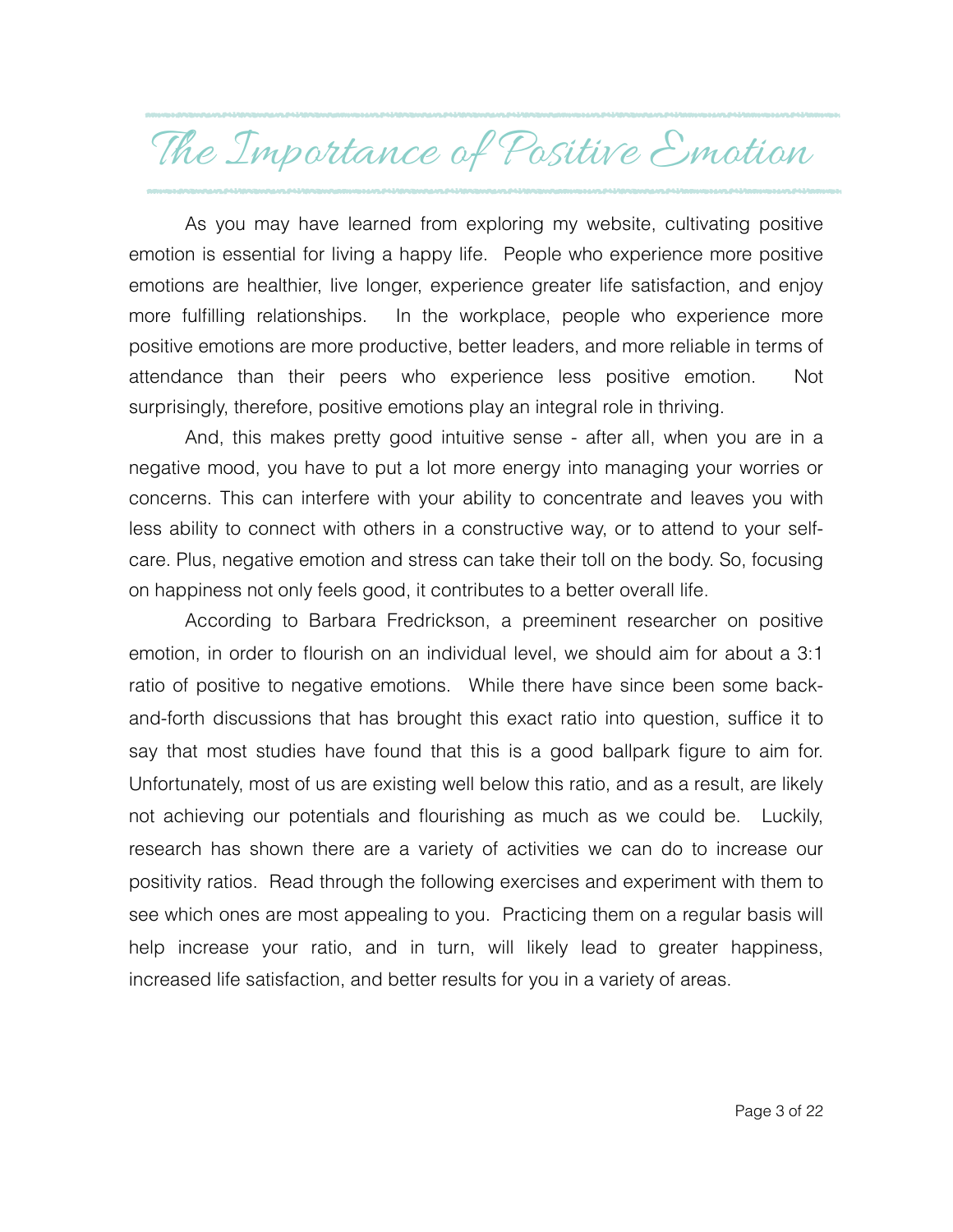## Exercise 1: Keep a Gratitude Journal

The research tells us that people who are grateful tend to be happier than those who are not. Like all of the activities we will be exploring, gratitude is a skill that can be developed across time. Studies indicate that if you regularly keep a gratitude journal, after a few weeks your level of happiness will increase. Read below for a step-by-step guide on how to keep a journal:

- a) A few days a week, at the end of the day, take a moment to write down 3-5 things for which you are grateful. Examples could include positive events that happened to you that day (e.g. "I'm grateful to have gotten my bonus"), general things for which you are grateful (e.g. "I'm grateful for my wonderful kids"), or positive aspects about yourself (e.g. "I'm grateful that my intelligence helped me to complete my report so quickly").
- b) As an additional exercise, you might also include something not-sopositive that occurred that day, along with a reflection about how it might be a blessing in disguise or an opportunity to make it more positive (e.g. "I'm grateful for the challenging exchange I had with my colleague, because it provides me with an opportunity for me to work on my conflict management skills").

In addition to improving one's mood, what many people find this exercise does is increase their awareness of things in their environment for which they should be grateful. It can be very easy to overlook all of the positive things going on around us if we are not paying attention, but the simple act of redirecting our attention can increase our level of appreciation in our lives.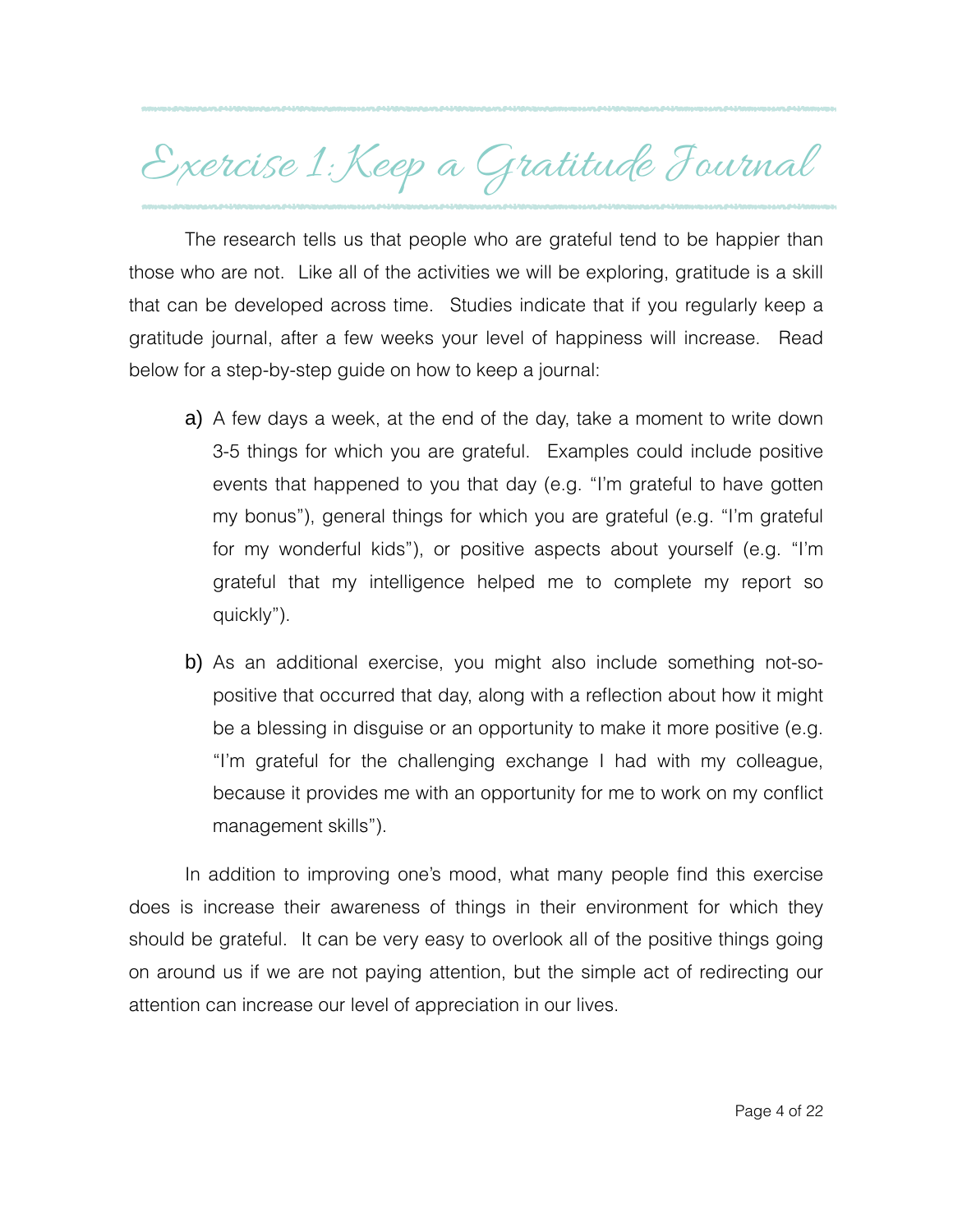Are you ready to give it a try? Take a moment to reflect, and write down three to five things for which you are grateful right now:

| 2.                                                                                                                                                              |  |  |
|-----------------------------------------------------------------------------------------------------------------------------------------------------------------|--|--|
| $\begin{array}{c c c c c} \hline \rule{0pt}{2ex} & \rule{0pt}{2ex} \multicolumn{2}{c }{\textbf{3.2}} & \multicolumn{2}{c }{\textbf{6.3}} \\ \hline \end{array}$ |  |  |
|                                                                                                                                                                 |  |  |
|                                                                                                                                                                 |  |  |

 Now write down something less positive that happened in the past week, along with the "blessing in disguise" it may provide, or how you can work it to your advantage:

\_\_\_\_\_\_\_\_\_\_\_\_\_\_\_\_\_\_\_\_\_\_\_\_\_\_\_\_\_\_\_\_\_\_\_\_\_\_\_\_\_\_\_\_\_\_\_\_\_\_\_\_\_\_\_\_\_\_\_\_\_\_\_\_\_\_\_\_\_\_\_\_\_\_

\_\_\_\_\_\_\_\_\_\_\_\_\_\_\_\_\_\_\_\_\_\_\_\_\_\_\_\_\_\_\_\_\_\_\_\_\_\_\_\_\_\_\_\_\_\_\_\_\_\_\_\_\_\_\_\_\_\_\_\_\_\_\_\_\_\_\_\_\_\_\_\_\_\_

\_\_\_\_\_\_\_\_\_\_\_\_\_\_\_\_\_\_\_\_\_\_\_\_\_\_\_\_\_\_\_\_\_\_\_\_\_\_\_\_\_\_\_\_\_\_\_\_\_\_\_\_\_\_\_\_\_\_\_\_\_\_\_\_\_\_\_\_\_\_\_\_\_\_

\_\_\_\_\_\_\_\_\_\_\_\_\_\_\_\_\_\_\_\_\_\_\_\_\_\_\_\_\_\_\_\_\_\_\_\_\_\_\_\_\_\_\_\_\_\_\_\_\_\_\_\_\_\_\_\_\_\_\_\_\_\_\_\_\_\_\_\_\_\_\_\_\_\_

\_\_\_\_\_\_\_\_\_\_\_\_\_\_\_\_\_\_\_\_\_\_\_\_\_\_\_\_\_\_\_\_\_\_\_\_\_\_\_\_\_\_\_\_\_\_\_\_\_\_\_\_\_\_\_\_\_\_\_\_\_\_\_\_\_\_\_\_\_\_\_\_\_\_

\_\_\_\_\_\_\_\_\_\_\_\_\_\_\_\_\_\_\_\_\_\_\_\_\_\_\_\_\_\_\_\_\_\_\_\_\_\_\_\_\_\_\_\_\_\_\_\_\_\_\_\_\_\_\_\_\_\_\_\_\_\_\_\_\_\_\_\_\_\_\_\_\_\_



*"Gratitude bestows reverence, allowing us to encounter everyday epiphanies, those transcendent moments of awe that change forever how we experience life and the world."* 

John Milton

Page 5 of 22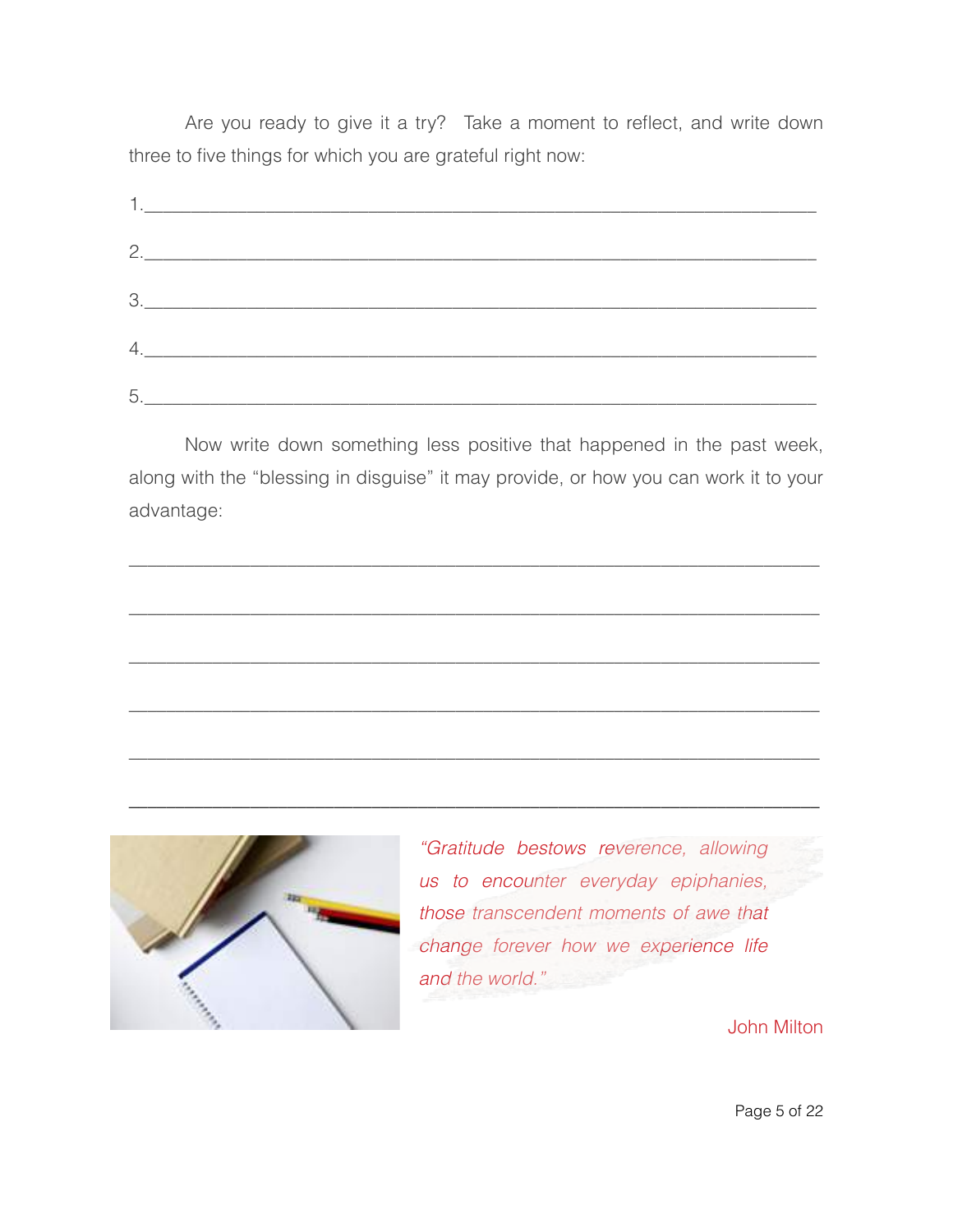#### Exercise 2: Savoring

*"I wondered how it was possible to walk for an hour through the woods and see nothing of note. I who cannot see find hundreds of things: the delicate symmetry of a leaf, the smooth skin of a silver birch, the rough shaggy bark of a pine. I who am blind can give one hint to those who see: use your eyes as if tomorrow you will have been stricken blind. Hear the music of voices, the songs of a bird, the mighty strains of an orchestra as if you would be stricken deaf tomorrow. Touch each object as if tomorrow your tactile sense would fail. Smell the perfume of flowers, taste with relish each morsel, as if tomorrow you could never taste or smell again. Make the most of every sense. Glory in all the facets and pleasures and beauty which the world reveals to you."* 

 This quote, from Helen Keller, exemplifies what savoring is all about. In a nutshell, savoring involves "being present" during a positive moment so that you can fully enjoy it and take in all that it has to offer. As the quote suggests, savoring involves using all of your senses so you can appreciate all aspects of whatever it is that you are experiencing. Research suggests that people who engage in savoring are more likely to experience positive emotion.

 A good example of someone engaging in savoring would be an expert wine taster. Upon being given a glass of wine, she visually examines it, taking in the color of the liquid and its clarity. Then, she swirls the glass to aerate it, and holds the glass up to her nose, taking in the aroma of the wine. Is it fruity? Earthy? Floral? Spicy? She takes a sip of the wine, letting it flow over her tongue, assessing the flavor, body, and aftertaste. She is fully engaged in tasting the wine, appreciating all the different aspects of it, and completely enjoying the experience.

 Try out savoring yourself as a means of improving your mood. To do so, pick out one of your simple pleasures. Some examples might include eating a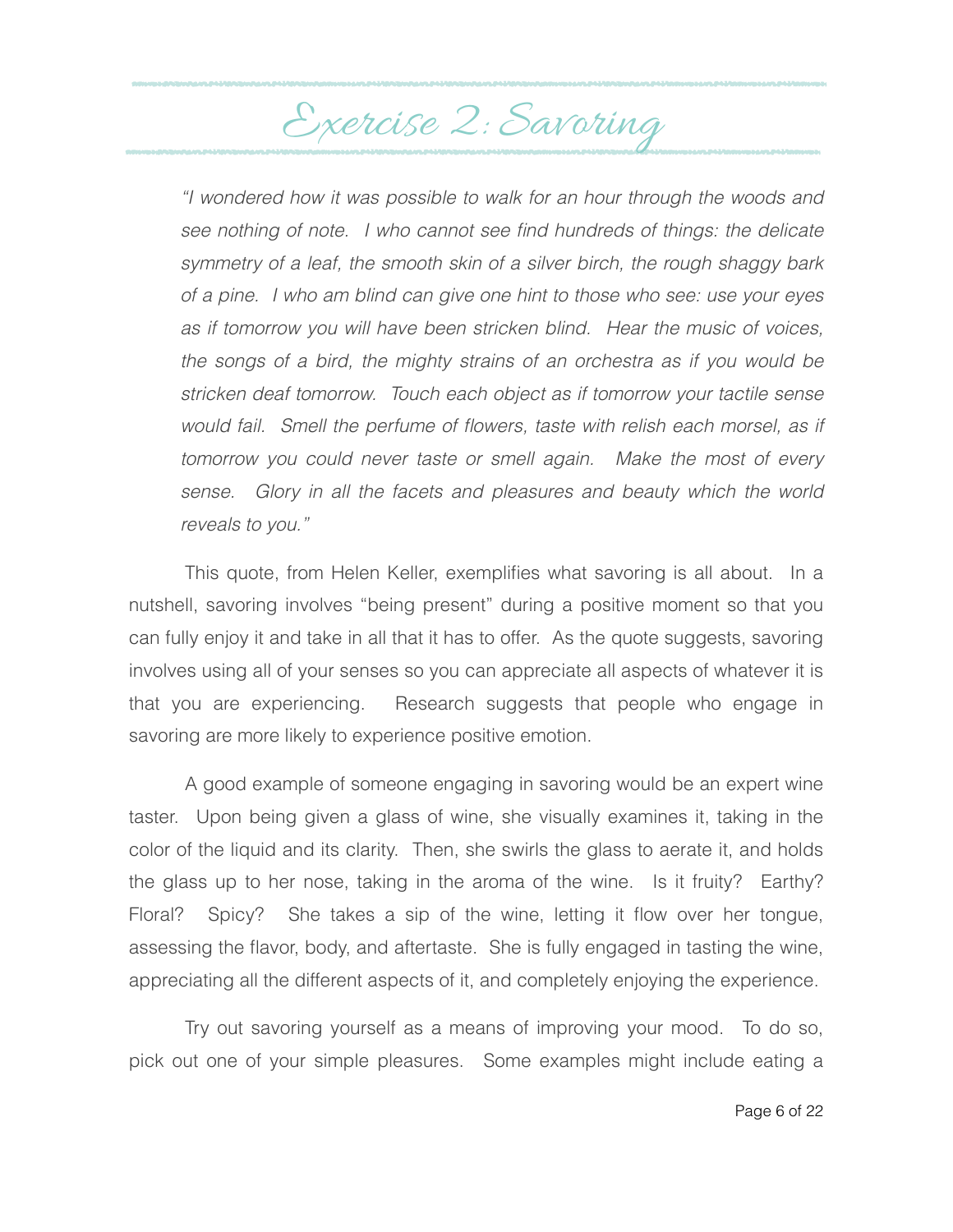delicious meal, walking your dog, sitting out in nature, or spending time with your significant other. As you are involved in the activity, really try to activate all of your senses. Take in the sights around you – what do you see? What sounds do you hear? What smells do you pick up? How is your tactile sense engaged in the process? Are you tasting anything in the process?

 After you are done, take out a journal, and write down some notes on your experience as a means of allowing the savoring to last even longer. Talk about your experience with someone you are close to as another means of relishing the savoring. Try to make it a habit to engage in savoring a few times a week.

 And, when you are engaged in positive experiences, make a habit of savoring them. Research indicates that we derive more happiness from spending our money on experiences than on things, so when you are engaging in an experience on which you have spent money, get your money's worth by fully immersing yourself in the experience. For example, when you are on vacation, fully unplug from work so you can take in all that your destination has to offer. When you are spending quality time with your kids, turn off the television so you can be fully present with them.

 Here are some additional suggestions for enhancing your savoring experiences:

- a) Try to share your experience with others. If you are unable to share it while it is happening, tell others about it after the fact.
- b) Try to pick out a few moments in the experience to remember as a means of lengthening the incidence.
- c) Do something to help you remember the experience in the future. Buy a souvenir, take pictures, or write about it in your journal. Doing so will allow you to better relive the experience in the future.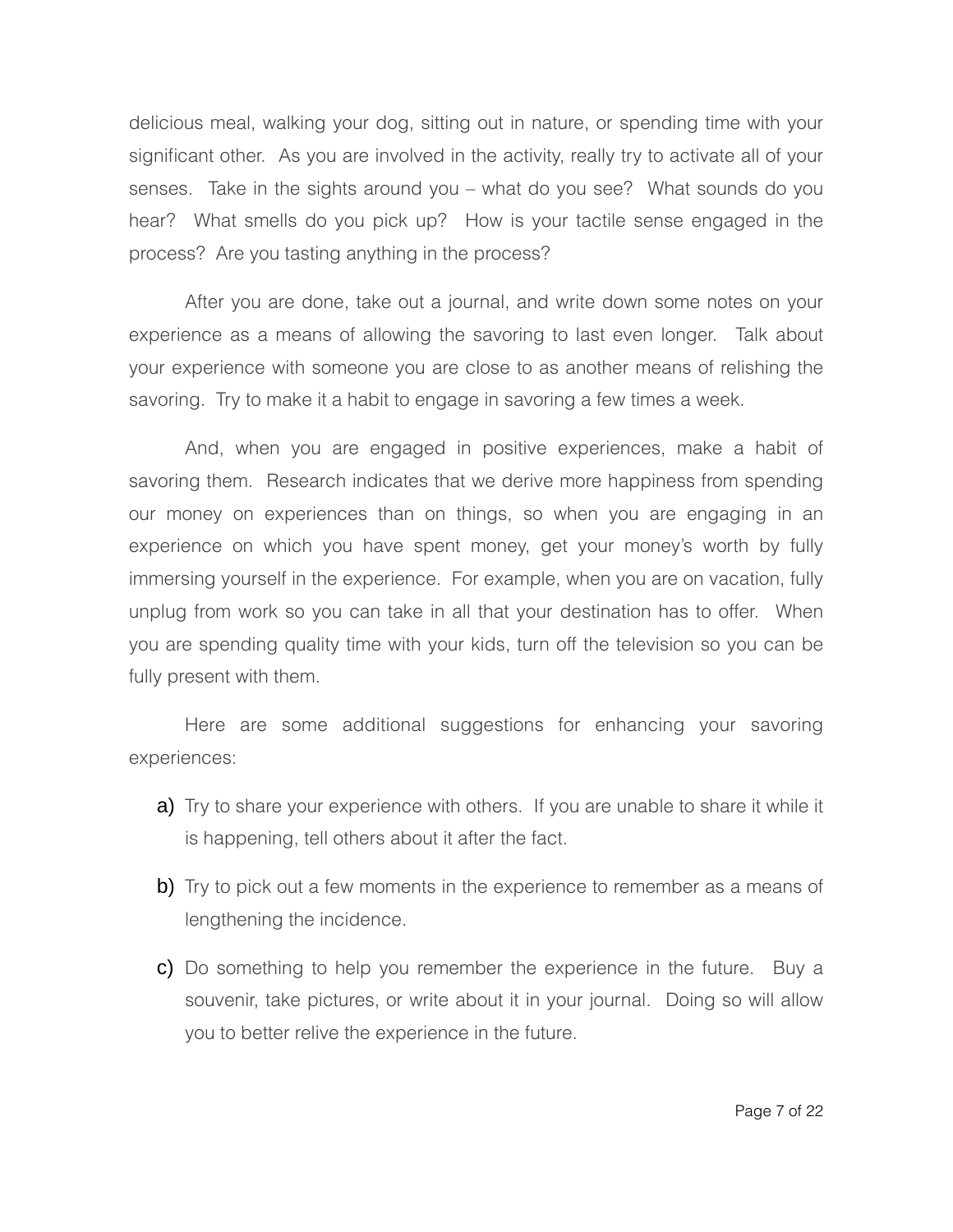Over the next week, make a conscious effort to engage in savoring. Write about one of your experiences in the space below:

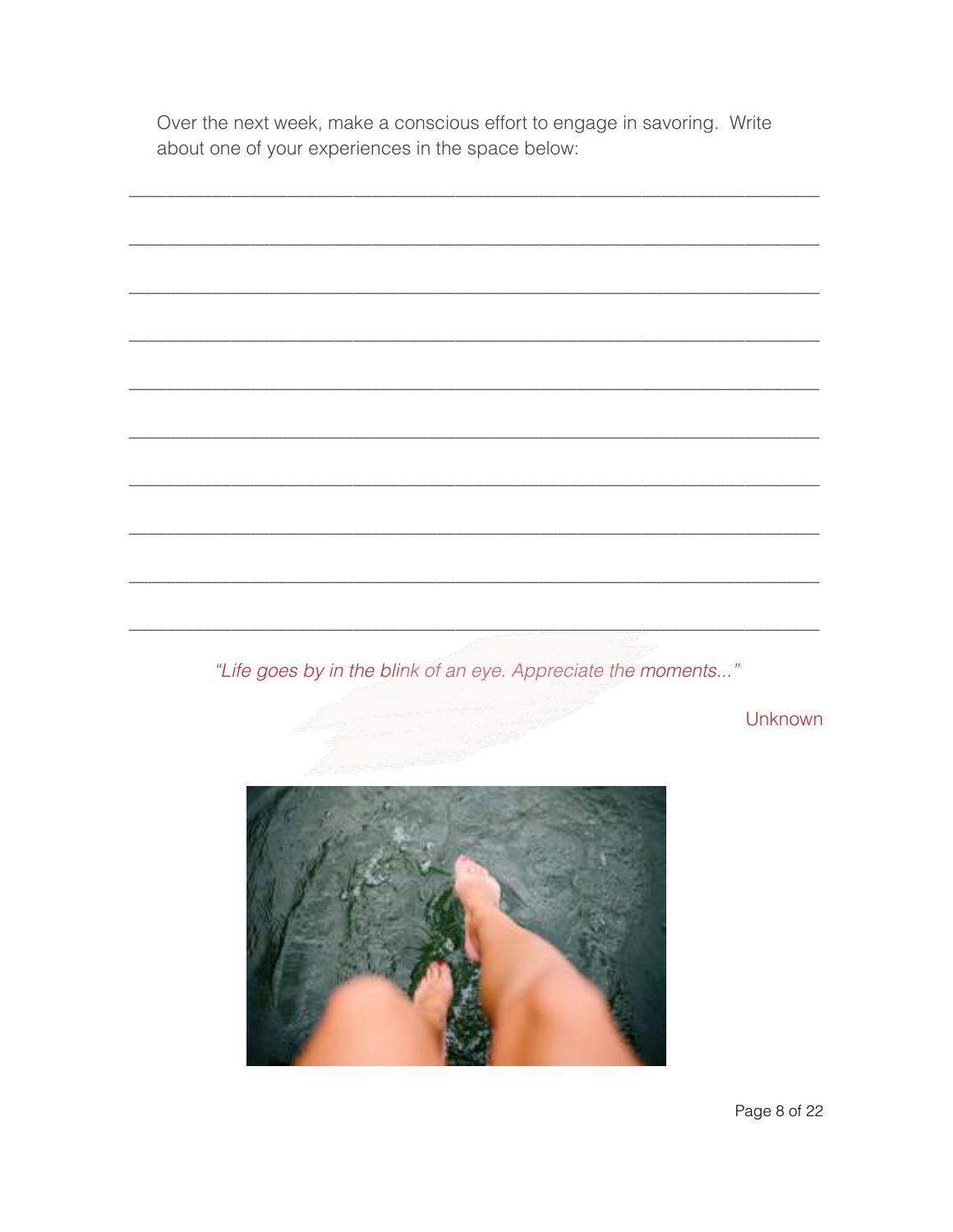## Exercise3: Perform Acts of Kindness

Another scientifically-tested method for improving one's experience of positive emotion is to perform acts of kindness for others. The research indicates that doing nice things for others not only feels good, it is also associated with longer life. Read below for some tips on how to derive the greatest benefit from intentionally performing acts of kindness:

- a) It has been found to be more beneficial to perform all of your acts of kindness on one day, as opposed to spreading them out across time. Therefore, we recommend that you set aside one day per week for your kindness activities.
- b) On your "kindness day," strive to perform five acts of kindness for others. They should be different from what you would normally do (e.g. if you usually compliment your assistant on her outfit, then you wouldn't count that as one of your acts of kindness). Try to include at least one act of kindness in your work environment.
	- i. Complimenting a stranger sincerely
	- ii. Paying the toll(s) for others behind you
	- **iii.** Bringing in a treat for your colleagues
	- iv. Giving someone a card or a note for no reason
	- v. Giving a large tip to a waiter
	- vi. Making a donation to a homeless shelter

**vii.** Inviting a co-worker out to lunch

viii.Helping someone on a project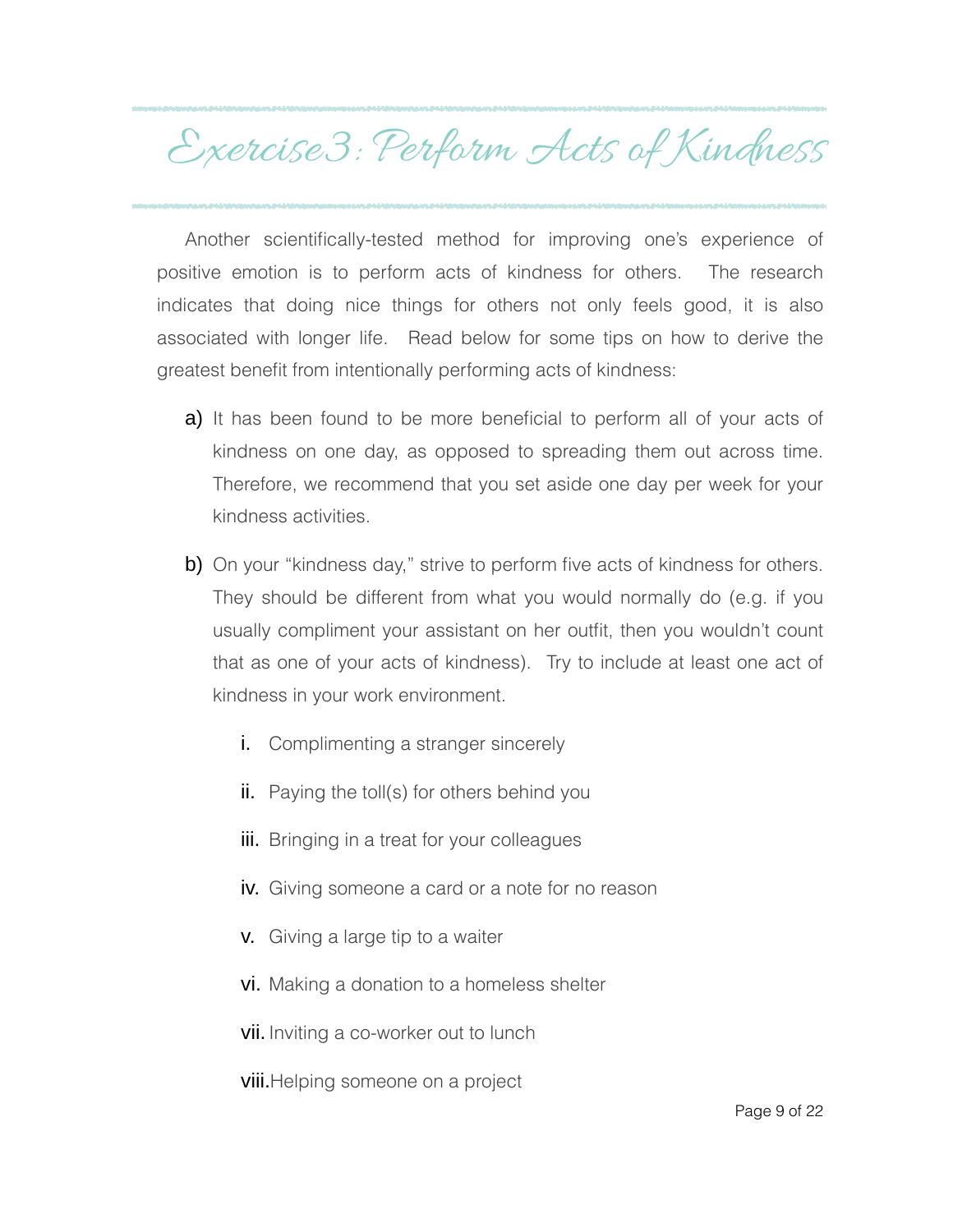At the end of your first "kindness day," make a list of the acts of kindness you performed:

|                                                                                                                                                                                                                                      | $2.$ $\overline{\phantom{a}}$                   |
|--------------------------------------------------------------------------------------------------------------------------------------------------------------------------------------------------------------------------------------|-------------------------------------------------|
|                                                                                                                                                                                                                                      |                                                 |
|                                                                                                                                                                                                                                      | $\begin{array}{c} \hline \text{3.} \end{array}$ |
|                                                                                                                                                                                                                                      | 4.                                              |
| How did it feel to perform these acts for others?                                                                                                                                                                                    |                                                 |
|                                                                                                                                                                                                                                      |                                                 |
|                                                                                                                                                                                                                                      |                                                 |
|                                                                                                                                                                                                                                      |                                                 |
|                                                                                                                                                                                                                                      |                                                 |
|                                                                                                                                                                                                                                      |                                                 |
|                                                                                                                                                                                                                                      |                                                 |
|                                                                                                                                                                                                                                      |                                                 |
|                                                                                                                                                                                                                                      |                                                 |
|                                                                                                                                                                                                                                      |                                                 |
| <b>Contact Automation Contact Contact Contact Contact Contact Contact Contact Contact Contact Contact Contact Contact Contact Contact Contact Contact Contact Contact Contact Contact Contact Contact Contact Contact Contact Co</b> |                                                 |
|                                                                                                                                                                                                                                      | "No act of kindness, no matter how small, is    |
|                                                                                                                                                                                                                                      | ever wasted."                                   |
|                                                                                                                                                                                                                                      | Aesop                                           |
|                                                                                                                                                                                                                                      |                                                 |

Page 10 of 22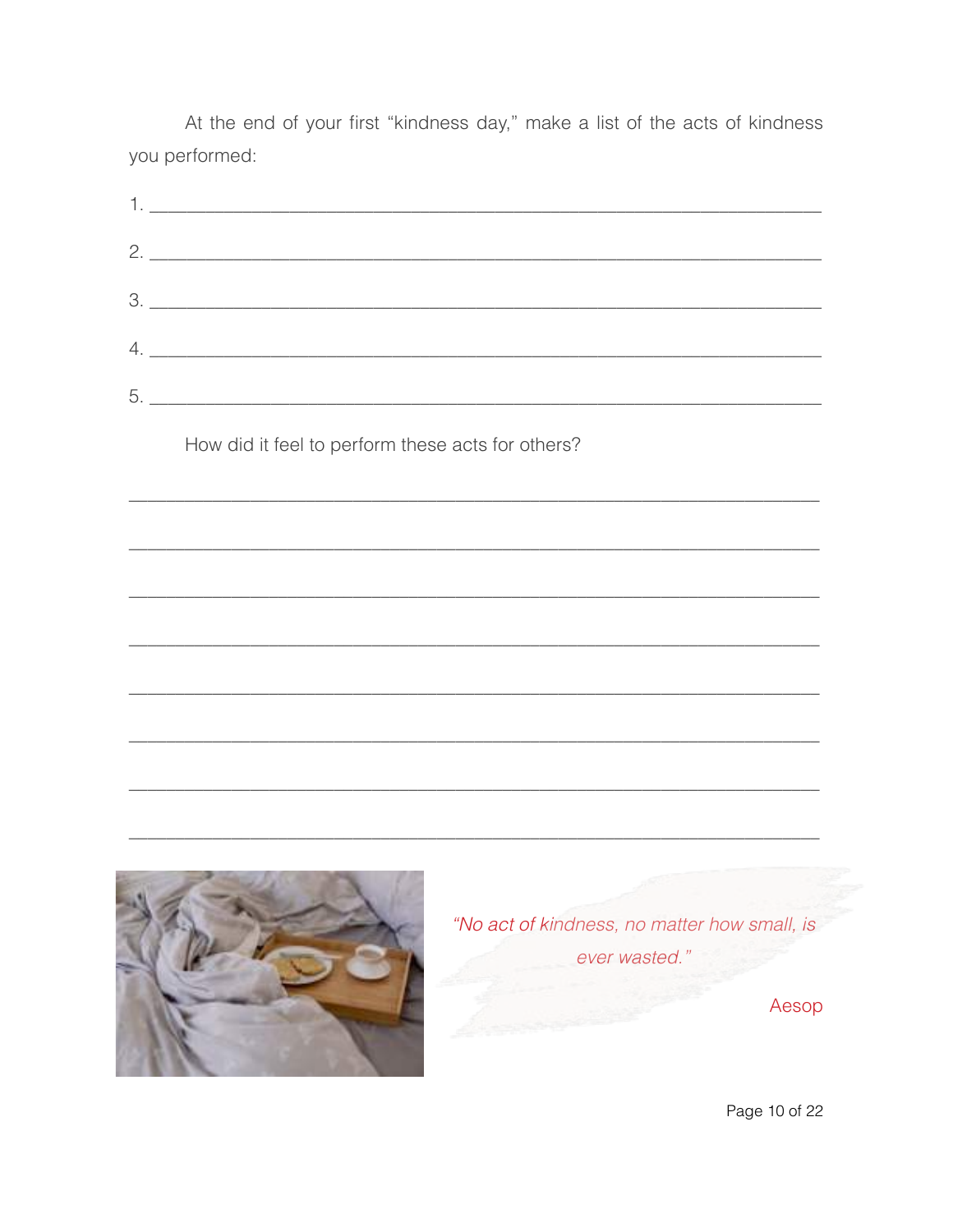### Exercise 4: Apply Your Character Strengths

In their work, psychologists Martin Seligman and Christopher Peterson described character strengths as a group of positive qualities that contribute to "the good life." Historically, studying character was something from which psychologists shied away, as it was seen as value-laden. However, in their work, Peterson and Seligman argued that there are certain qualities that are valued across cultures, religions, and ethnic groups, and thus, seem to be universal. As a result, they came up with 24 strengths of character, broken down into six virtue categories, as outlined below:

- 1) Strengths of Wisdom and Knowledge
	- a) Creativity coming up with innovative approaches to doing things
	- b) Curiosity having an interest in a variety of things; asking questions
	- c) Love of Learning seeking out new information
	- d) Open-mindedness being open to different ways of perceiving issues
	- e) Perspective being able to keep the big picture in mind
- 2) Strengths of Courage
	- a) Authenticity being open and honest in one's presentation
	- b) Bravery being willing to take on challenging or daring activities
	- c) Persistence being determined and following through on tasks
	- d) Zest enthusiasm and passion for life
- 3) Strengths of Humanity
	- a) Kindness being thoughtful and considerate of others
	- b) Love valuing connectedness and intimacy with others
	- c) Social Intelligence being empathetic and sensitive to others' needs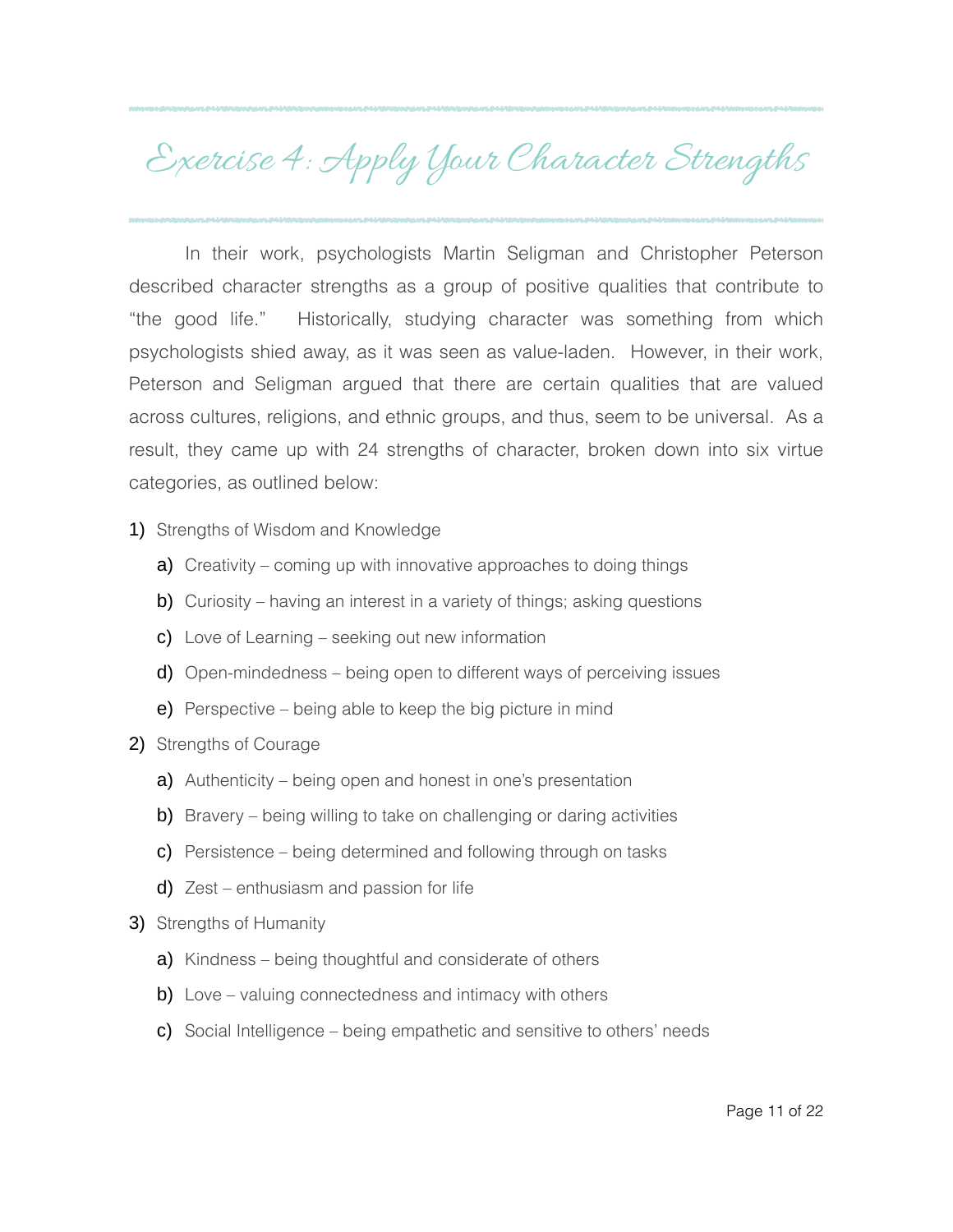- 4) Strengths of Justice
	- a) Fairness having consistent principles that drive how you treat others
	- b) Leadership taking charge in leading a group towards a goal
	- c) Teamwork being a collaborative and supportive member of a group
- 5) Strengths of Temperance
	- a) Forgiveness/Mercy being compassionate and forgiving to those who have mistreated you
	- b) Modesty/Humility viewing yourself as similar to others; no better than or worse than them
	- c) Prudence thinking things through and using judgment in decision-making
	- d) Self-regulation moderating your emotions and behaviors
- 6) Strengths of Transcendence
	- a) Appreciation of Beauty and Excellence being able to value beauty and outstanding achievement in a variety of domains
	- b) Gratitude being thankful for positive occurrences
	- c) Hope believing in a positive future and taking steps to realize it
	- d) Humor having a playful and light-hearted approach to life
	- e) Religiousness/Spirituality having a belief about your purpose in life

Upon reading the list, reflect on your five greatest strengths. You can also go to [the website for the Values in Action \(VIA\) Strength Finder at http://](http://www.viacharacter.org) www.viacharacter.org and take a free test that will indicate your top five strengths based on your responses. Research suggests that people who engage in behaviors that allow them to leverage their strengths are happier. Therefore, every day, make a conscious effort to do something that plays to your strengths.

Here are some examples of ways you might apply various strengths:

Appreciation of Beauty and Excellence: Go to a play or a sporting event.

Authenticity: Strive to go through a whole day without telling any lies (even "white" lies).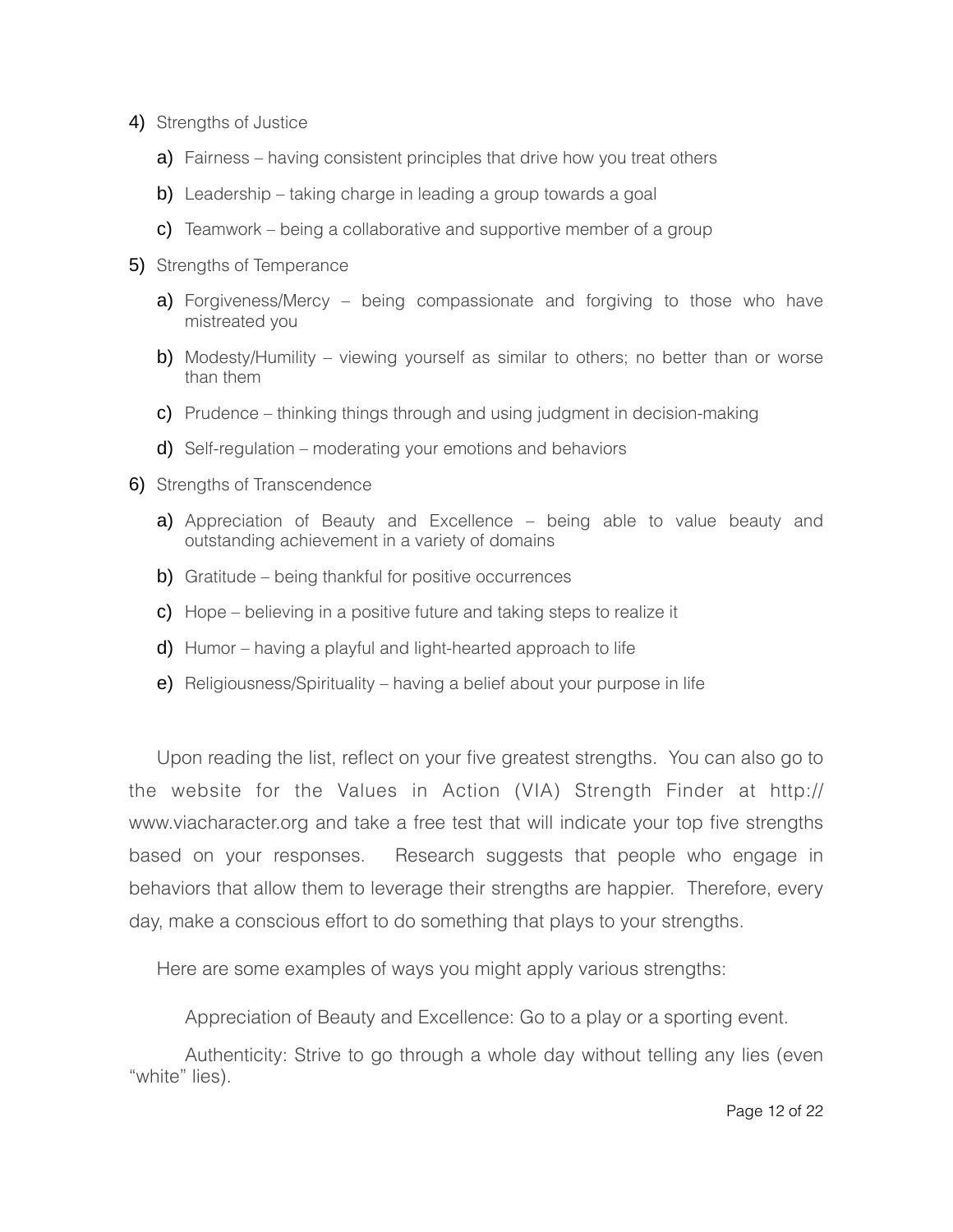Curiosity: Ask questions of people with whom you interact to learn more about them.

Love: Write a letter to a significant other or family member telling them how much you care about them.

Love of Learning: Read a book about something you have always found interesting, but haven't previously made the time to look into.

Persistence: Set a challenging goal for yourself (e.g. lose 15 pounds) and stick to it.

Prudence: During a conversation, think carefully about how your words might be received by the other person. Strive to frame your communication in a way that will result in the best outcome.

To enhance the effects of applying your strengths and hold yourself accountable, make sure to write about your experiences in your journal, as a means of keeping track of your activities.

*"The final forming of a person's character lies in their own hands."* 

Anne Frank

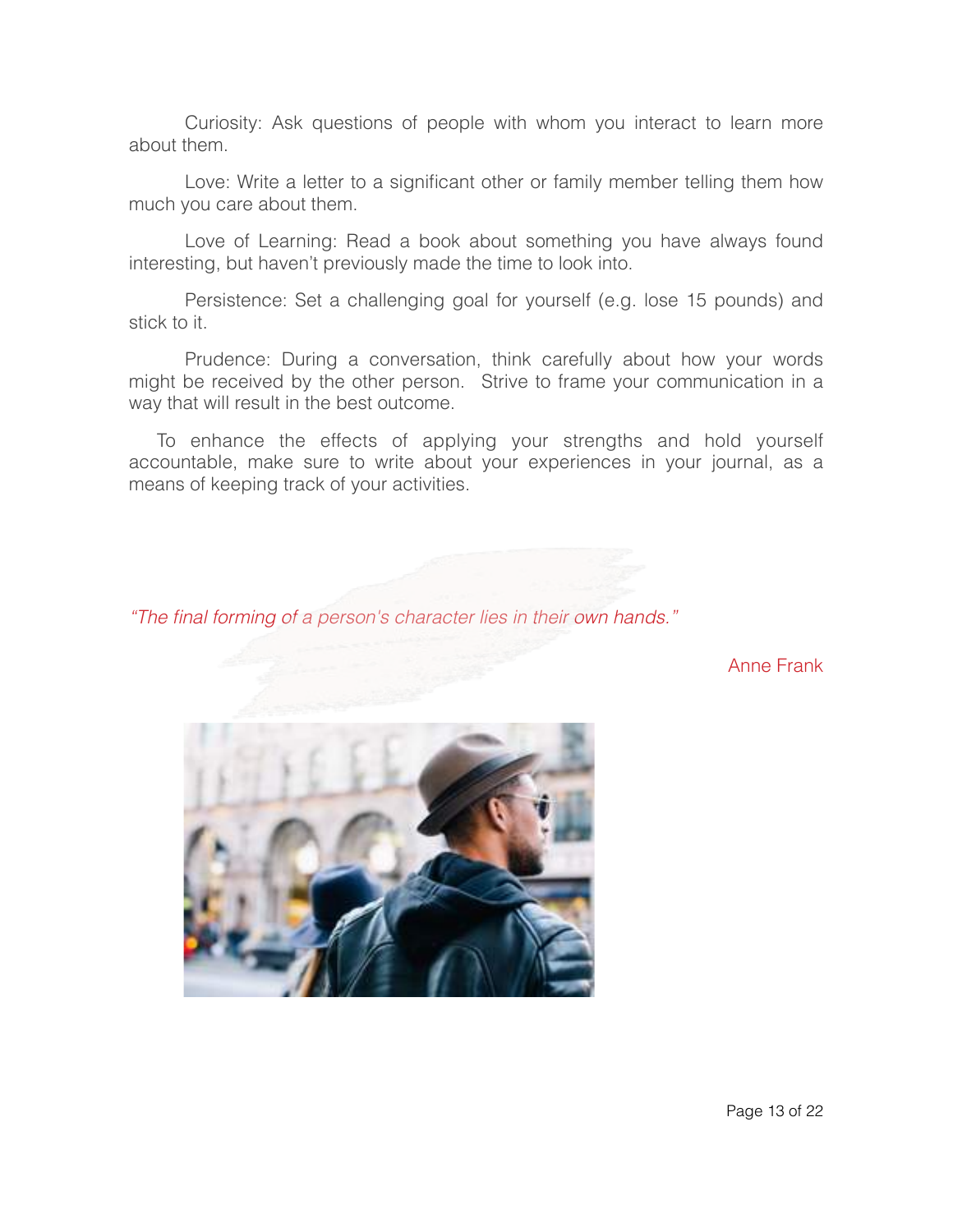#### Exercise 5: Write a Gratitude Letter

The gratitude letter is another activity that has been shown to increase positive emotion and feelings of well-being. In fact, this activity has been shown to provide a lot of "bang for your buck" in terms of increasing positive emotions. In one study, after engaging in this exercise, participants reported an increased sense of well-being one month later! Please read below for instructions on how to write a gratitude letter:

- Think of someone who you have not properly thanked, to whom you owe a debt of gratitude. Examples could include a family member, friend, coworker, former boss, teacher, or an old coach. Write him or her a letter in which you express your gratitude and appreciation to them. Talk about what they did for you and how it impacted your life.
- If possible, hand-deliver the letter and read it to the individual in-person. You might choose a special day to do this (e.g. Mother's Day, a birthday, anniversary), but that is not necessary. Also, if you are unable to do this exercise in-person, try to call the person and read your letter, or perhaps do it via skype or some other online service. Follow up by mailing or emailing the letter.
- Some people have also found it improves their mood to write a letter to someone they may not know personally, like the security guard at their office or a public figure who has had a positive influence on them.
- If you are too shy to share your letter with the individual to whom you wrote it, some research has also indicated that the mere act of writing the letter can increase positive emotion. In one study from Sonja Lyubomirsky's lab, individuals were asked to spend fifteen minutes a week (over two months) writing letters of gratitude to people, without sending them. The study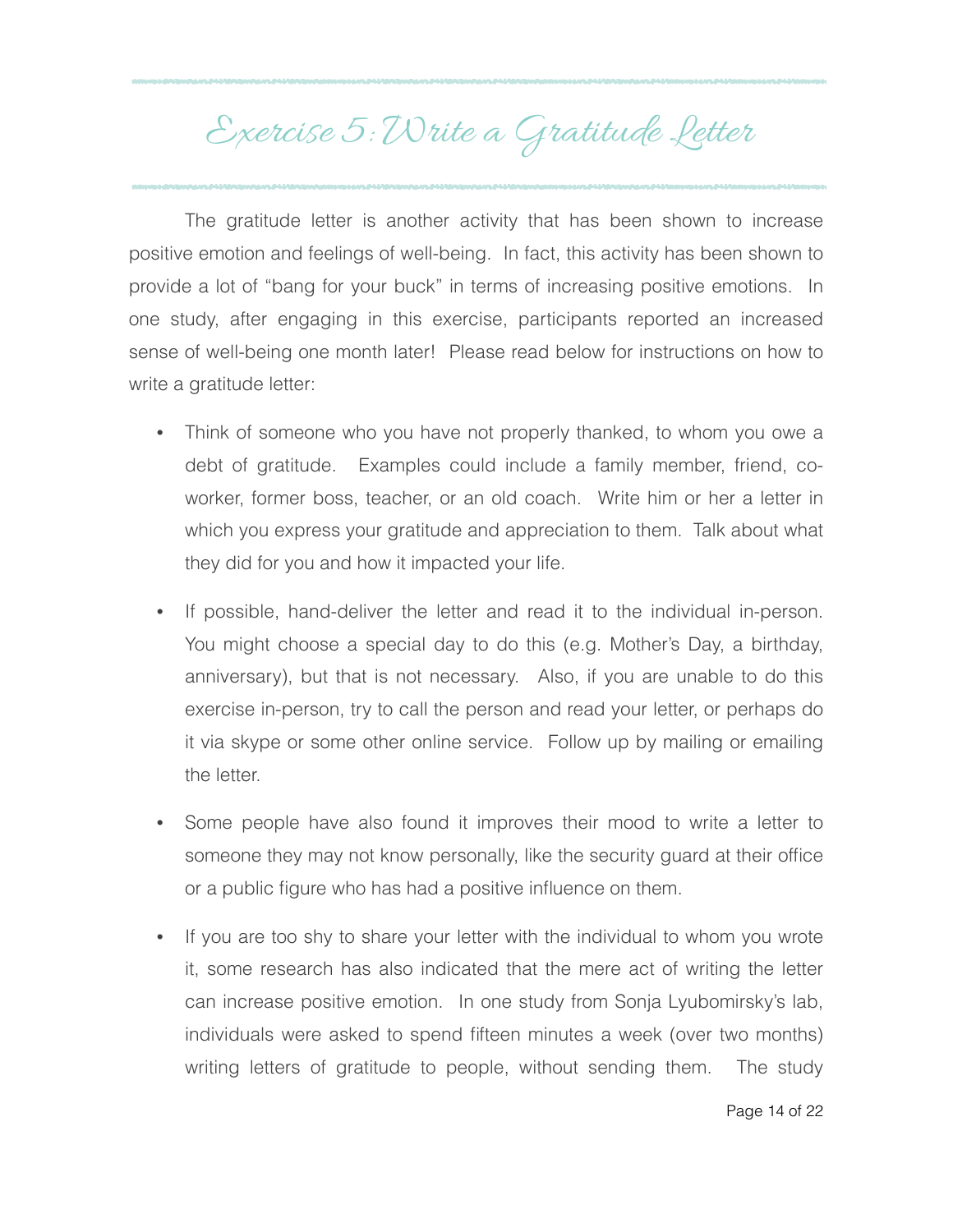participants experienced a boost in happiness both during and after the task.

If you choose to do this task, brainstorm about some individuals to whom you can write letters of gratitude in the space below. Then, work your way through the list over the coming months.

| 5. |
|----|
|    |

*"Silent gratitude isn't much use to anyone."* 

G.B. Stern

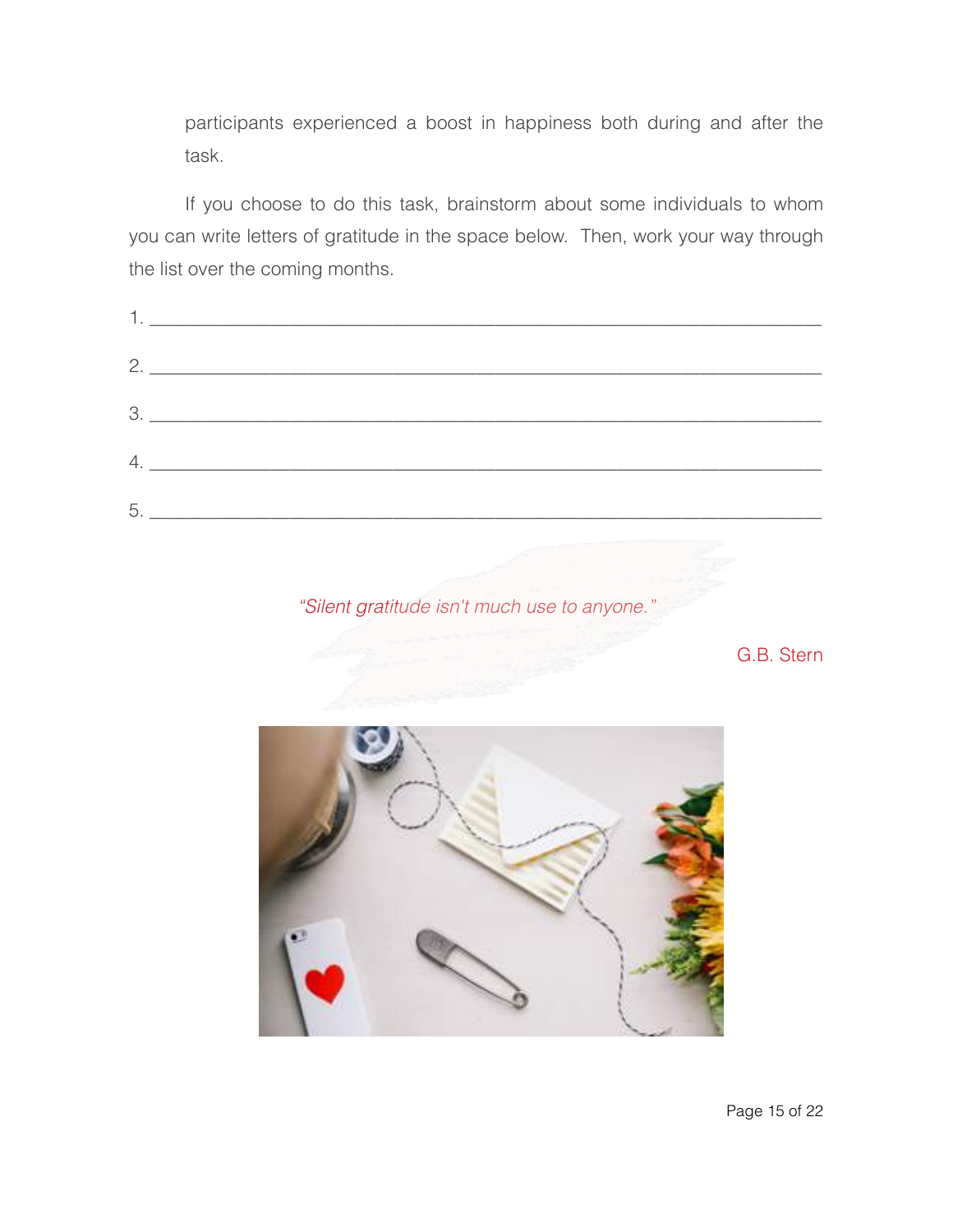#### Exercise 6: Dream About the Future

Studies indicate that taking some time to think about a positive future is another strategy that can contribute to greater happiness. It has been shown to boost positive emotions in the moment, instill a greater sense of hope and optimism, increase your expectations about the future, and improve your coping skills. Follow the steps below to do this exercise:

Pick a time period in the future (i.e. 6 months, 12 months, 5 years) and imagine you are embodying your best possible self at that time. Assume everything in your life has gone as positively as you would want it to. Take a moment to visualize it, being as detailed as you can. What have you accomplished? Is there a goal you finally achieved? Have you accomplished a life dream? The goal is to envision something positive, but also believable and potentially attainable.

After you have a clear picture in mind, write it down in detail. You can choose to write it in the present tense ("I am in the job of my dreams") or as if it happened in the recent past ("I have just gotten back from my book tour").

\_\_\_\_\_\_\_\_\_\_\_\_\_\_\_\_\_\_\_\_\_\_\_\_\_\_\_\_\_\_\_\_\_\_\_\_\_\_\_\_\_\_\_\_\_\_\_\_\_\_\_\_\_\_\_\_\_\_\_\_\_\_\_\_\_\_\_\_\_\_\_\_\_\_

\_\_\_\_\_\_\_\_\_\_\_\_\_\_\_\_\_\_\_\_\_\_\_\_\_\_\_\_\_\_\_\_\_\_\_\_\_\_\_\_\_\_\_\_\_\_\_\_\_\_\_\_\_\_\_\_\_\_\_\_\_\_\_\_\_\_\_\_\_\_\_\_\_\_

\_\_\_\_\_\_\_\_\_\_\_\_\_\_\_\_\_\_\_\_\_\_\_\_\_\_\_\_\_\_\_\_\_\_\_\_\_\_\_\_\_\_\_\_\_\_\_\_\_\_\_\_\_\_\_\_\_\_\_\_\_\_\_\_\_\_\_\_\_\_\_\_\_\_

\_\_\_\_\_\_\_\_\_\_\_\_\_\_\_\_\_\_\_\_\_\_\_\_\_\_\_\_\_\_\_\_\_\_\_\_\_\_\_\_\_\_\_\_\_\_\_\_\_\_\_\_\_\_\_\_\_\_\_\_\_\_\_\_\_\_\_\_\_\_\_\_\_\_

\_\_\_\_\_\_\_\_\_\_\_\_\_\_\_\_\_\_\_\_\_\_\_\_\_\_\_\_\_\_\_\_\_\_\_\_\_\_\_\_\_\_\_\_\_\_\_\_\_\_\_\_\_\_\_\_\_\_\_\_\_\_\_\_\_\_\_\_\_\_\_\_\_\_

\_\_\_\_\_\_\_\_\_\_\_\_\_\_\_\_\_\_\_\_\_\_\_\_\_\_\_\_\_\_\_\_\_\_\_\_\_\_\_\_\_\_\_\_\_\_\_\_\_\_\_\_\_\_\_\_\_\_\_\_\_\_\_\_\_\_\_\_\_\_\_\_\_\_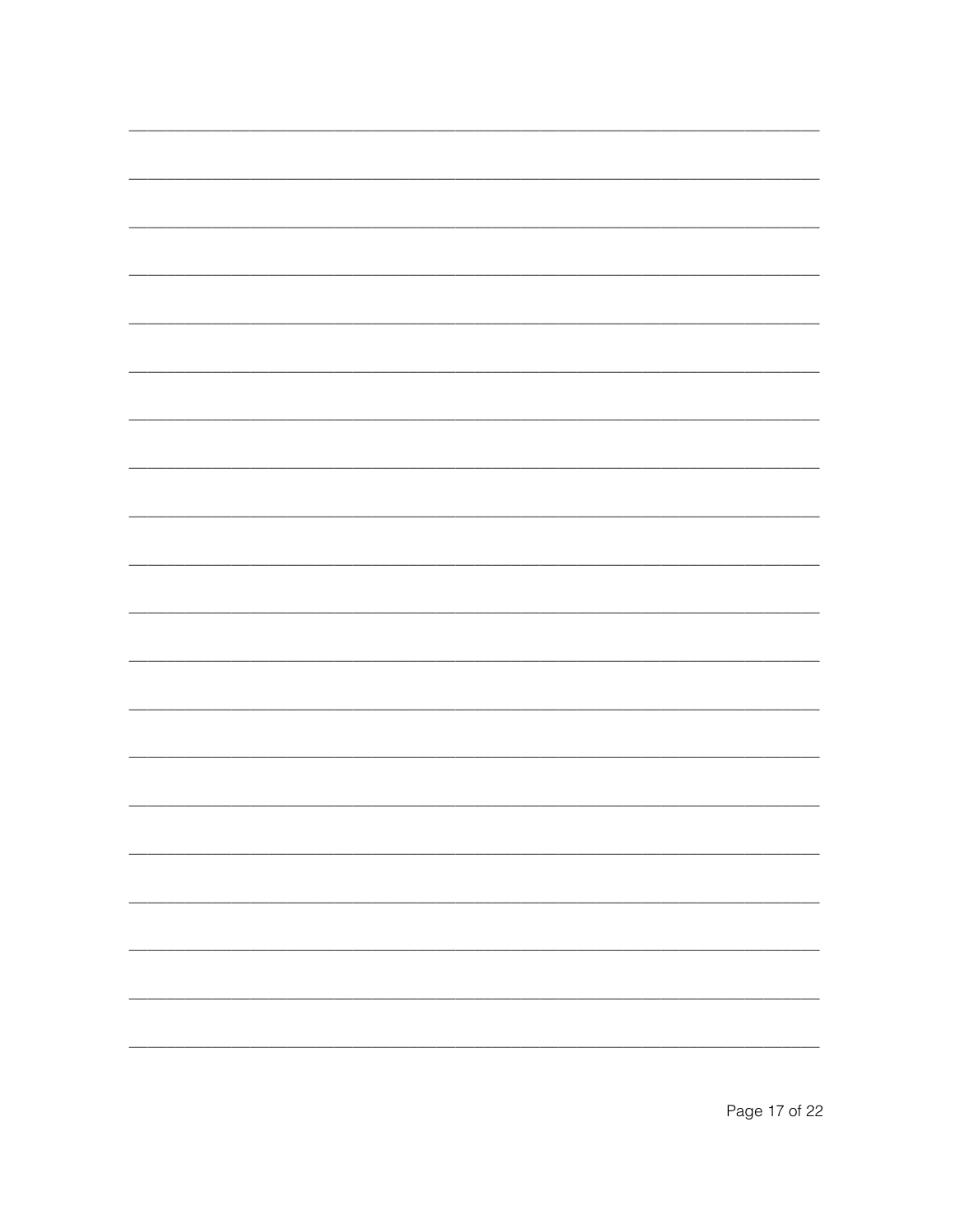What one commitment can you make to yourself to take a step closer to making this ideal self come about?

\_\_\_\_\_\_\_\_\_\_\_\_\_\_\_\_\_\_\_\_\_\_\_\_\_\_\_\_\_\_\_\_\_\_\_\_\_\_\_\_\_\_\_\_\_\_\_\_\_\_\_\_\_\_\_\_\_\_\_\_\_\_\_\_\_\_\_\_\_\_\_\_\_\_

\_\_\_\_\_\_\_\_\_\_\_\_\_\_\_\_\_\_\_\_\_\_\_\_\_\_\_\_\_\_\_\_\_\_\_\_\_\_\_\_\_\_\_\_\_\_\_\_\_\_\_\_\_\_\_\_\_\_\_\_\_\_\_\_\_\_\_\_\_\_\_\_\_\_

\_\_\_\_\_\_\_\_\_\_\_\_\_\_\_\_\_\_\_\_\_\_\_\_\_\_\_\_\_\_\_\_\_\_\_\_\_\_\_\_\_\_\_\_\_\_\_\_\_\_\_\_\_\_\_\_\_\_\_\_\_\_\_\_\_\_\_\_\_\_\_\_\_\_

\_\_\_\_\_\_\_\_\_\_\_\_\_\_\_\_\_\_\_\_\_\_\_\_\_\_\_\_\_\_\_\_\_\_\_\_\_\_\_\_\_\_\_\_\_\_\_\_\_\_\_\_\_\_\_\_\_\_\_\_\_\_\_\_\_\_\_\_\_\_\_\_\_\_

\_\_\_\_\_\_\_\_\_\_\_\_\_\_\_\_\_\_\_\_\_\_\_\_\_\_\_\_\_\_\_\_\_\_\_\_\_\_\_\_\_\_\_\_\_\_\_\_\_\_\_\_\_\_\_\_\_\_\_\_\_\_\_\_\_\_\_\_\_\_\_\_\_\_

The key to using this exercise properly is to use this visualization as a guide for thinking about the future and what you would like to come about. Then, make sure to come back to the present, and use it to take empowered actions in your present life.



*"You are never too old to set another goal or to dream a new dream."* 

C.S. Lewis

Page 18 of 22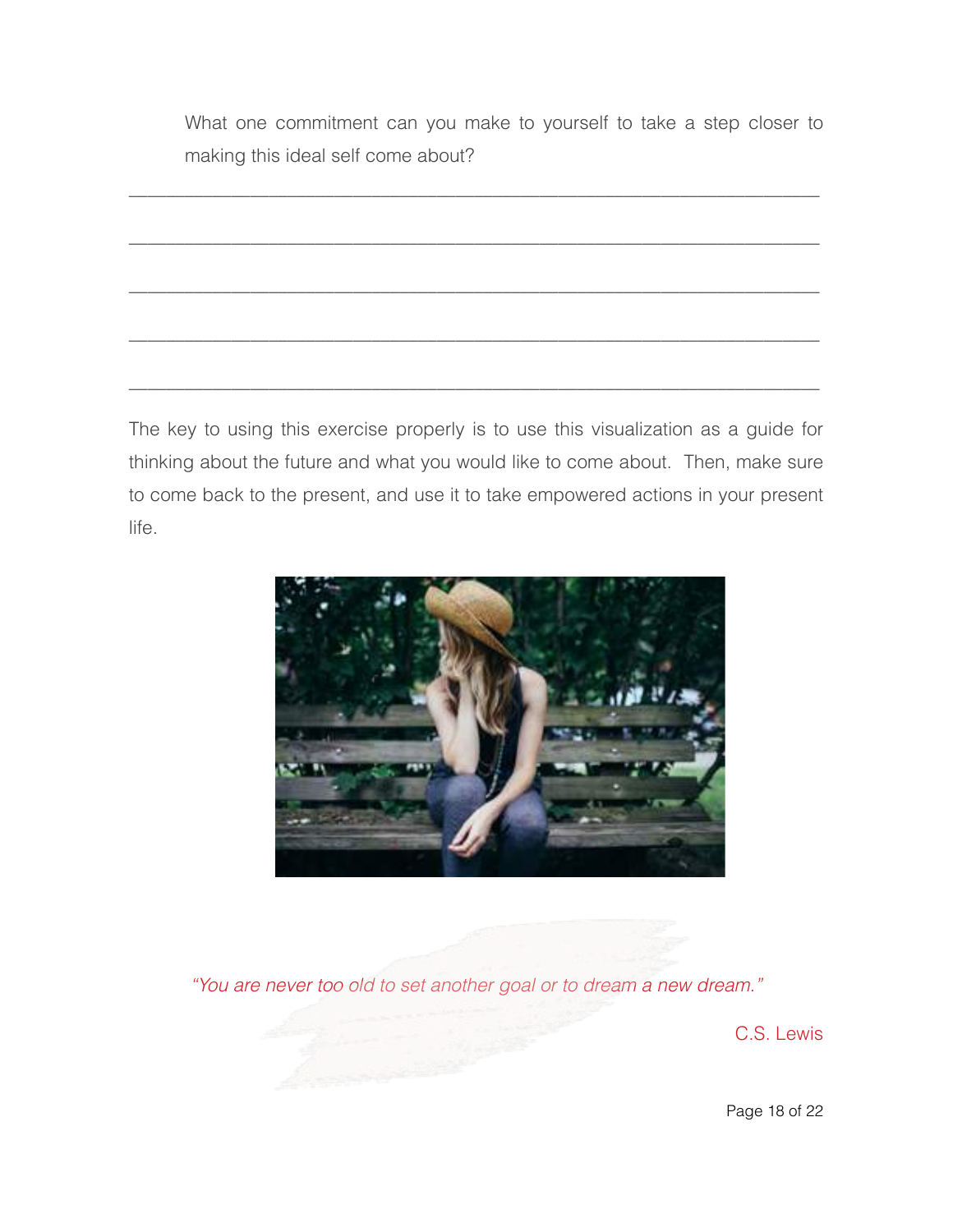#### Exercise 7: Additional Happiness Practices

- Connect with nature Aim for 20 minutes outside at least a few times a week when the weather is Fall or Spring-like.
- Meditate Start small and work your way up. A good book to get started is "Wherever You Go, There You Are" by Jon Kabat-Zinn. You might also use guided meditations from Youtube.
- Exercise and eat right A healthy body contributes to a healthy mind. In some studies, exercise has been as effective as medication in combating mild depression.
- Nurture relationships Love and social support has been shown to have a beneficial impact on health, productivity, creativity, discernment, and stress management.
- Spend money on experiences The effects of money spent on experiences last much longer than the effects of money spent on things.
- Smile It's contagious and provides an instant mood boost. You benefit both from the effect smiling has on your own physiology, as well as the positive reinforcement you are likely to get from others as a result of smiling at them.



Page 19 of 22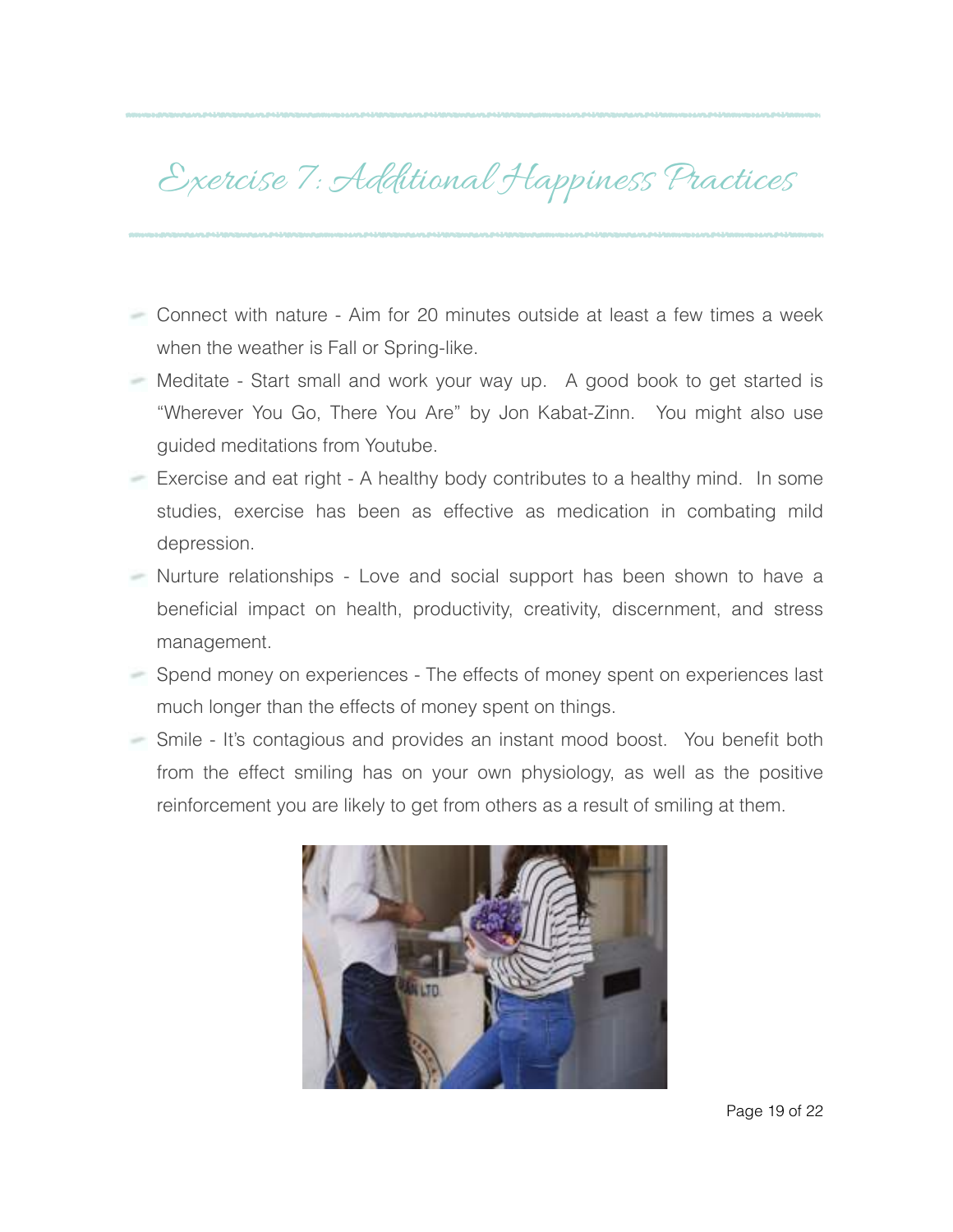#### Self-Monitoring Your Positive Emotion

Make sure to experiment with the various approaches outlined in this workbook to find the ones that are best-suited to you. The research indicates there are a number of factors that influence how much benefit one derives from these happiness interventions. The factors include:

1. Variety – Just as your body can get used to doing the same exercise program over and over, you can adapt to engaging in the same positive psychology activities repeatedly. Therefore, mix things up! For example, if you are doing the acts of kindness intervention, use some creativity each week so you are not just replicating the same acts over and over. If you are working to leverage your character strengths, choose a different strength each time to prevent boredom.

2. Motivation and Effort – Again, similar to an exercise program, it is not surprising that those who put the most effort into engaging in the activities get the most benefit from it. Make increasing your positivity ratio one of your priorities, and you will be rewarded for the energy you put into it.

3. Person-Activity Fit – This means that you will get the most benefit from activities that are well-suited to your personality, goals, and interests. Therefore, do the activities you are drawn to and enjoy. In turn, the more this is a pleasant experience for you, the more motivated you are likely to be, and the more effort you are likely to put into the activities.

You enhance your chances for success when you engage in self-monitoring. Thus, keep track of your efforts to increase your positive emotion in a journal or on a calendar. And, don't forget to give yourself a pat on the back for all of your selfcare efforts!

*"Most folks are as happy as they make up their minds to be."* 

Abraham Lincoln

Page 20 of 22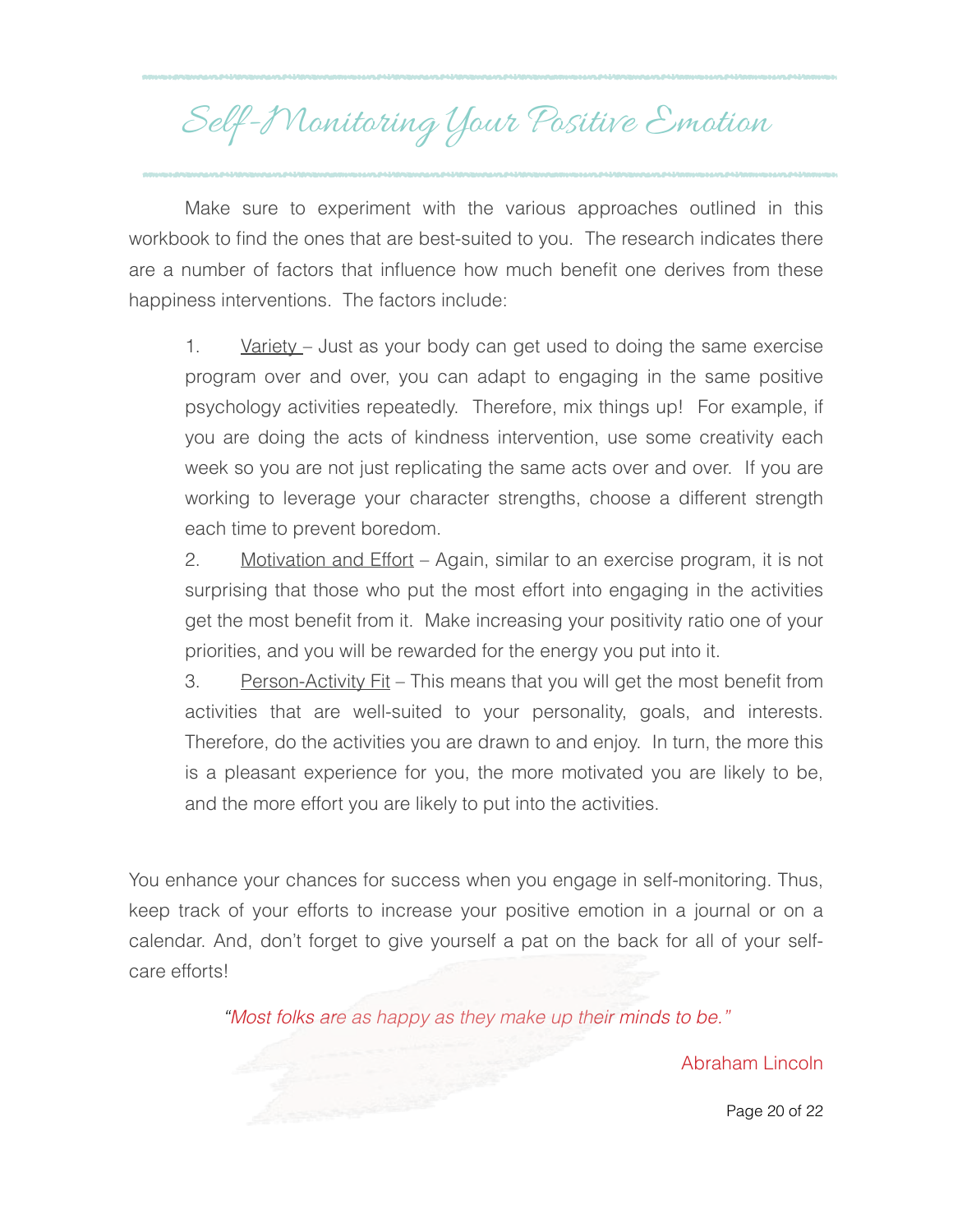Closing

While we have covered a lot of ground in this workbook, it is important to keep in mind that these exercises are just the tip of the iceberg in terms of utilizing positive psychology in your work and life. The greatest benefits will come through consistent application of the skills and insights you have picked up. For example, one can have an intellectual understanding of the importance of regular exercise and healthy eating. Still, without actually taking the time to work out, one will not derive any of the benefits. Similarly, understanding the importance of leveraging positive psychology techniques is a critical first step; however, it will not result in long-lasting changes without committing to making it a priority to apply what you have learned.

 Therefore, I encourage you to make a concerted effort to make the time in your schedule to cultivate positive emotion. Taking these steps are an investment in your relationships, your health, your career, and your overall life satisfaction. What could be more important than that?

 And, if I can be of any help in assisting you in creating a happy and fulfilling [life in which you are your best self, please feel free to contact me at](http://www.patricia-thompson.com) www.patriciathompson.com. I would be honored to partner with you to achieve the life of your dreams!

*"In the long run, we shape our lives, and we shape ourselves. The process never ends until we die. And the choices we make are ultimately our own responsibility."* 

Eleanor Roosevelt